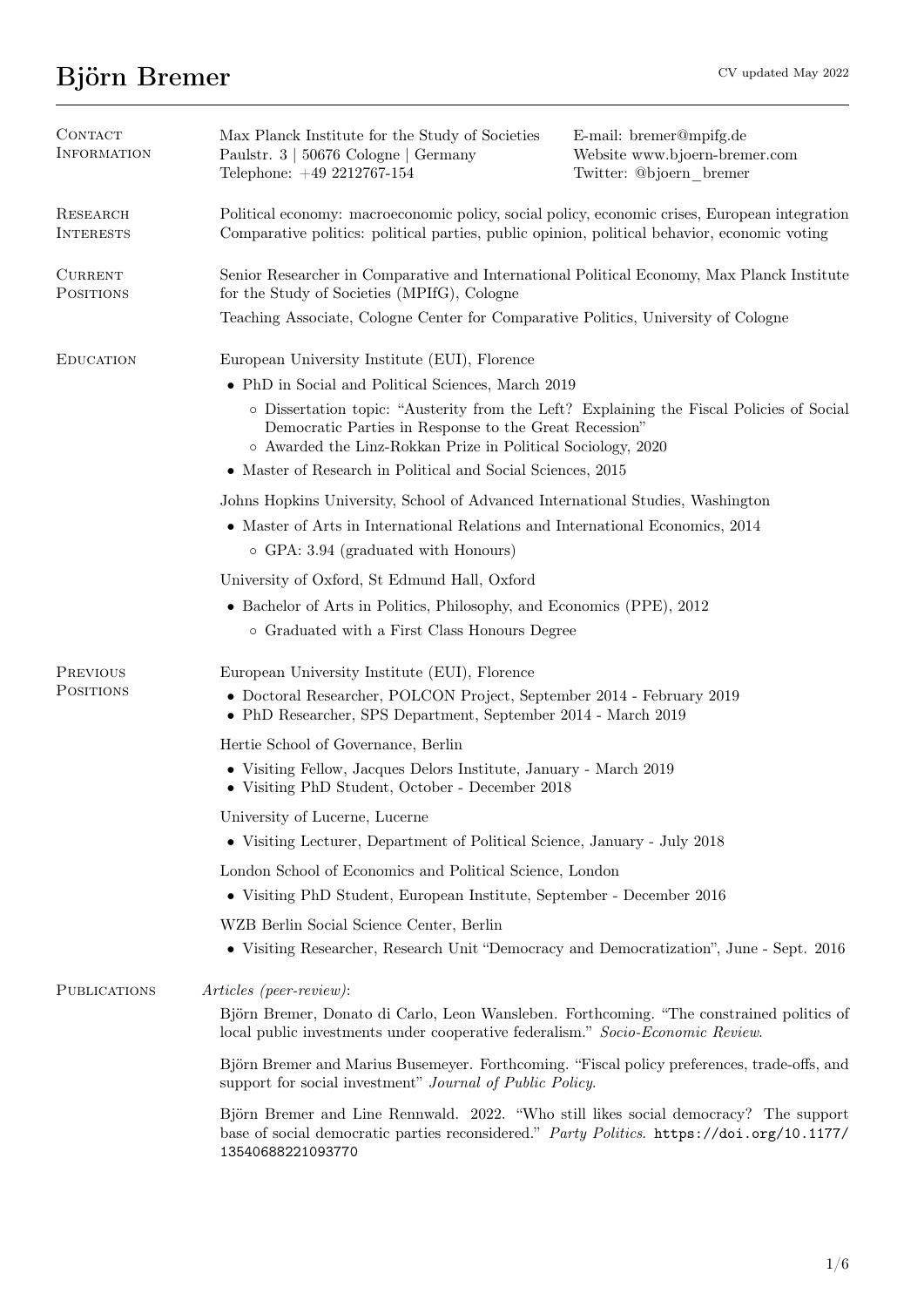Björn Bremer and Reto Bürgisser. 2022. "Public opinion on welfare state recalibration in times of austerity: Evidence from survey experiments.'' Political Science Research and Methods. Online first. <https://doi.org/10.1017/psrm.2021.78>

Björn Bremer and Reto Bürgisser. 2022. "Do citizens care about government debt? Evidence from survey experiments on budgetary trade-offs and priorities.'' European Journal of Political Research. Online first. <https://doi.org/10.1111/1475-6765.12505>

Abel Bojar, Björn Bremer, Hanspeter Kriesi, and Chendi Wang. 2022. "The effect of austerity packages on government popularity during the Great Recession.'' British Journal of Political Science 52(1):181-199. <https://doi.org/10.1017/S0007123420000472>

Lucio Baccaro, Björn Bremer, and Erik Neimanns. 2021. "Till austerity do us part? A survey experiment on support for the euro in Italy." European Union Politics 22(3):401-423. <https://doi.org/10.1177/14651165211004772>

Björn Bremer, Swen Hutter, and Hanspeter Kriesi. 2020. "Dynamics of protest and electoral politics in the Great Recession.'' European Journal of Political Research 59(4):842-866. <https://doi.org/10.1111/1475-6765.12375>

Björn Bremer, Philipp Genschel, and Markus Jachtenfuchs. 2020. "Juncker's curse? Identity, interest and public support for the integration of core state powers.'' Journal of Common Market Studies 58(1):56-75. <https://doi.org/10.1111/jcms.12980>

Björn Bremer and Sean McDaniel. 2020. "The ideational foundations of social democratic austerity in the context of the Great Recession.'' Socio-Economic Review 18(2):439-463. <https://doi.org/10.1093/ser/mwz001>

Björn Bremer. 2020. "The political economy of the SPD reconsidered: Evidence from the Great Recession.'' German Politics 29(3):441-463. [https://doi.org/10.1080/09644008.](https://doi.org/10.1080/09644008.2018.1555817) [2018.1555817](https://doi.org/10.1080/09644008.2018.1555817)

Björn Bremer. 2018. "The missing left? Economic crisis and the programmatic response of social democratic parties in Europe.'' Party Politics 24(1):23-38. [https://doi.org/10.](https://doi.org/10.1177/1354068817740745) [1177/1354068817740745](https://doi.org/10.1177/1354068817740745)

### Book chapters (peer-review):

Björn Bremer. Forthcoming. "Social democracy." In Neil Carter, Dan Keith, Gyda Sindre, and Sofia Vasilopoulou (eds.), Routledge Handbook of Political Parties. London: Routledge.

Björn Bremer. 2022. "Public preferences towards social investment: Comparing patterns of support across three continents." In Julian Garritzmann, Silja Häusermann, and Bruno Palier (eds.), The World Politics of Social Investment (Volume I): The Welfare State in the Century of Knowledge. Oxford: Oxford University Press.

Björn Bremer, Swen Hutter, and Hanspeter Kriesi. 2020. "Electoral punishment and protest politics in times of crisis." In Hanspeter Kriesi, Jasmine Lorenzini, Bruno Wüest, and Silja Häusermann (eds.), Contention in Times of Crises: Comparing Political Protest in 30 European Countries, 2000-2015. Cambridge: Cambridge University Press.

Björn Bremer and Julia Schulte-Cloos. 2019. "The restructuring of British and German party politics in times of crisis.'' In Swen Hutter and Hanspeter Kriesi (eds.), European Party Politics in Times of Crisis. Cambridge: Cambridge University Press.

Björn Bremer and Guillem Vidal. 2018. "From boom to bust: A comparative analysis of Greece and Spain.'' In Doxis Doxiadis and Aimee Placas (eds.), Living under Austerity: Greek Society in Crisis. New York: Berghahn Books.

## Policy papers:

Guido Baldi, Björn Bremer, and Thore Schlaack. 2017. "International investments and current account imbalances: The importance of valuation changes''. DIW Roundup 117, pp. 1-8.

Guido Baldi and Björn Bremer. 2015. "The evolution of Germany's net foreign asset position." DIW Economic Bulletin, 22+23/2015, pp. 303-309.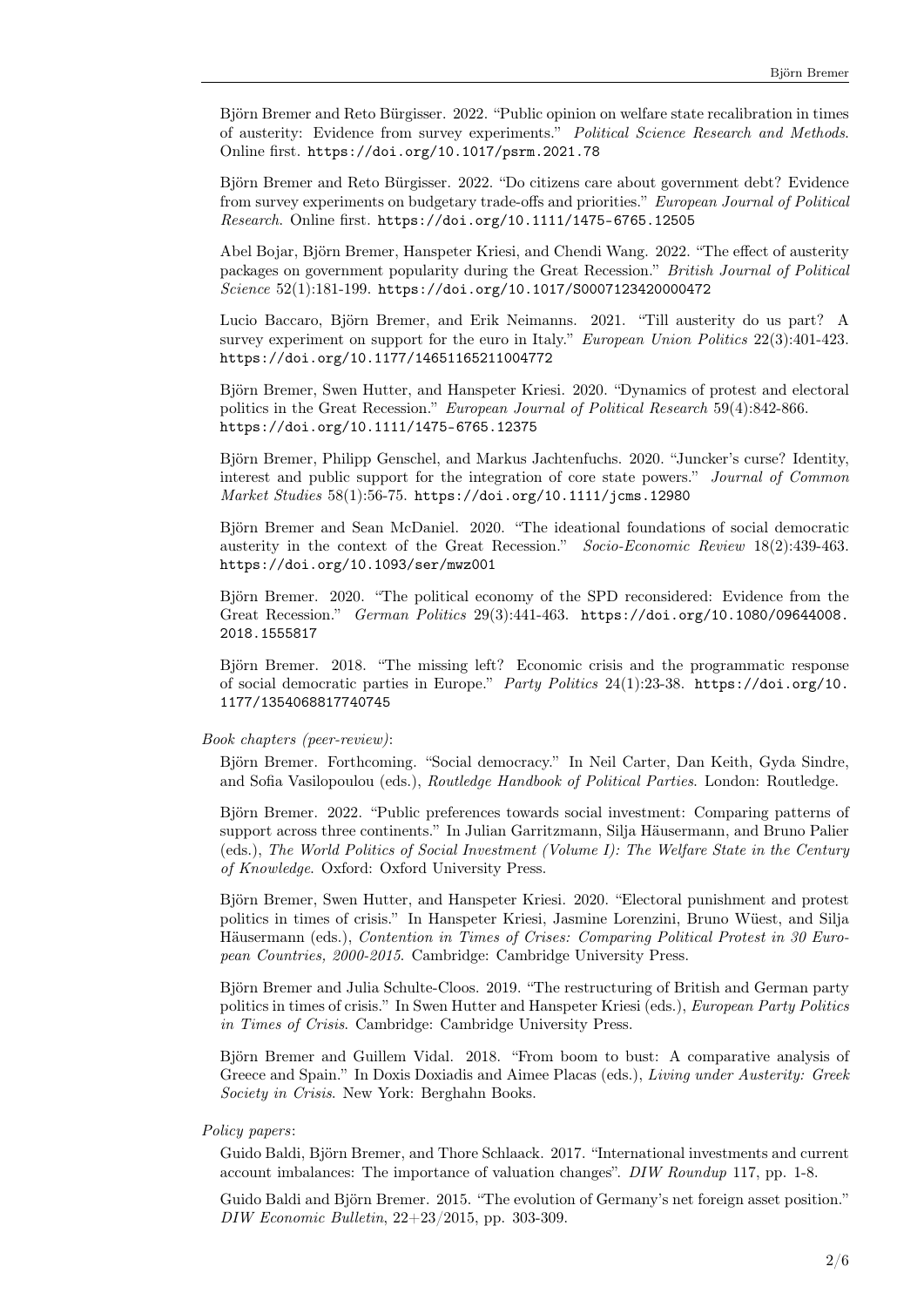Stefan Bach, Guido Baldi, Kerstin Bernoth, Björn Bremer, Beatrice Farkas, Ferdinand Fichtner, Marcel Fratzscher, and Martin Gornig. 2013. ``More growth through higher investment.'' DIW Economic Bulletin, 08/2013, pp. 5-16.

### Book reviews:

Björn Bremer. 2019. The Clientelistic Turn in Welfare State Policy-Making: Party Politics in Times of Austerity, Evelyne Hübscher, London, ECPR Press / Rowman  $\&$  Littlefield International Ltd. (2018). Swiss Political Science Review 25(3):330-333. [https:](https://doi.org/10.1111/spsr.12368) [//doi.org/10.1111/spsr.12368](https://doi.org/10.1111/spsr.12368)

# Other:

Björn Bremer, Theresa Kuhn, Maurits Meijers, and Francesco Nicoli. 2020. "The EU can improve the political sustainability of Next Generation EU by making it a long-term structure.'' November 4, VoxEU.org.

Björn Bremer and Philipp Genschel. 2020. "Corona solidarity." May 7, EUIdeas Blog.

Nils Redeker and Björn Bremer. 2020. "Geduldig am Abgrund." April 24, Jacques Delors Institut Berlin, Policy Position.

Lucio Baccaro, Björn Bremer, and Erik Neimanns. 2020. "Everyone thinks that Germans oppose `coronabonds'. Our research shows how they're wrong.'' April 20, Monkey Cage, Washington Post.

Björn Bremer and Leon Wansleben. 2020. "Now is the moment to revive the fiscal contract." April 4, Radix.

Björn Bremer and Matthias Matthijs. 2020. "The coronavirus is reducing Merkel's EU legacy to ashes.'' March 17, Foreign Policy.

Björn Bremer and Philipp Genschel. 2019. "Sind die Wähler schuld an mangelnder europäischer Solidarität?" November 18, DVPW Blog.

Björn Bremer. 2019. "Germany's growth model under attack?" June 11, AICGS Blog.

Björn Bremer. 2019. "Why Germany and the US should embark on a large-scale investment program now.'' April 3, AICGS Blog.

Björn Bremer. 2017. "The crisis of the SPD: Where now for Germany's social democrats?" September 28, LSE EUROPP Blog.

Björn Bremer. 2017. "Hope for Europe's social democrats? Why Martin Schulz might reinvigorate the SPD but struggle to become chancellor.'' February 10, WZB Democracy Blog.

Book manuscript:

Work in **PROGRESS** 

Austerity from the left: Social democratic parties in the shadow of the Great Recession (under contract with Oxford University Press)

#### Under review:

``Strategic interdependence and preferences for debt mutualization in the eurozone'' (with Lucio Baccaro and Erik Neimanns)

"In this together? Support for European fiscal integration in the COVID-19 crisis" (with Theresa Kuhn, Maurits Meijers, and Francesco Nicoli)

``Manufacturing support for international cooperation: How parties can affect fiscal integration preferences'' (with Maurits Meijers, Theresa Kuhn, and Francesco Nicoli)

#### Working papers:

``Is the low tax doctrine rooted in public opinion? Evidence from four European countries'' (with Reto Bürgisser)

3/6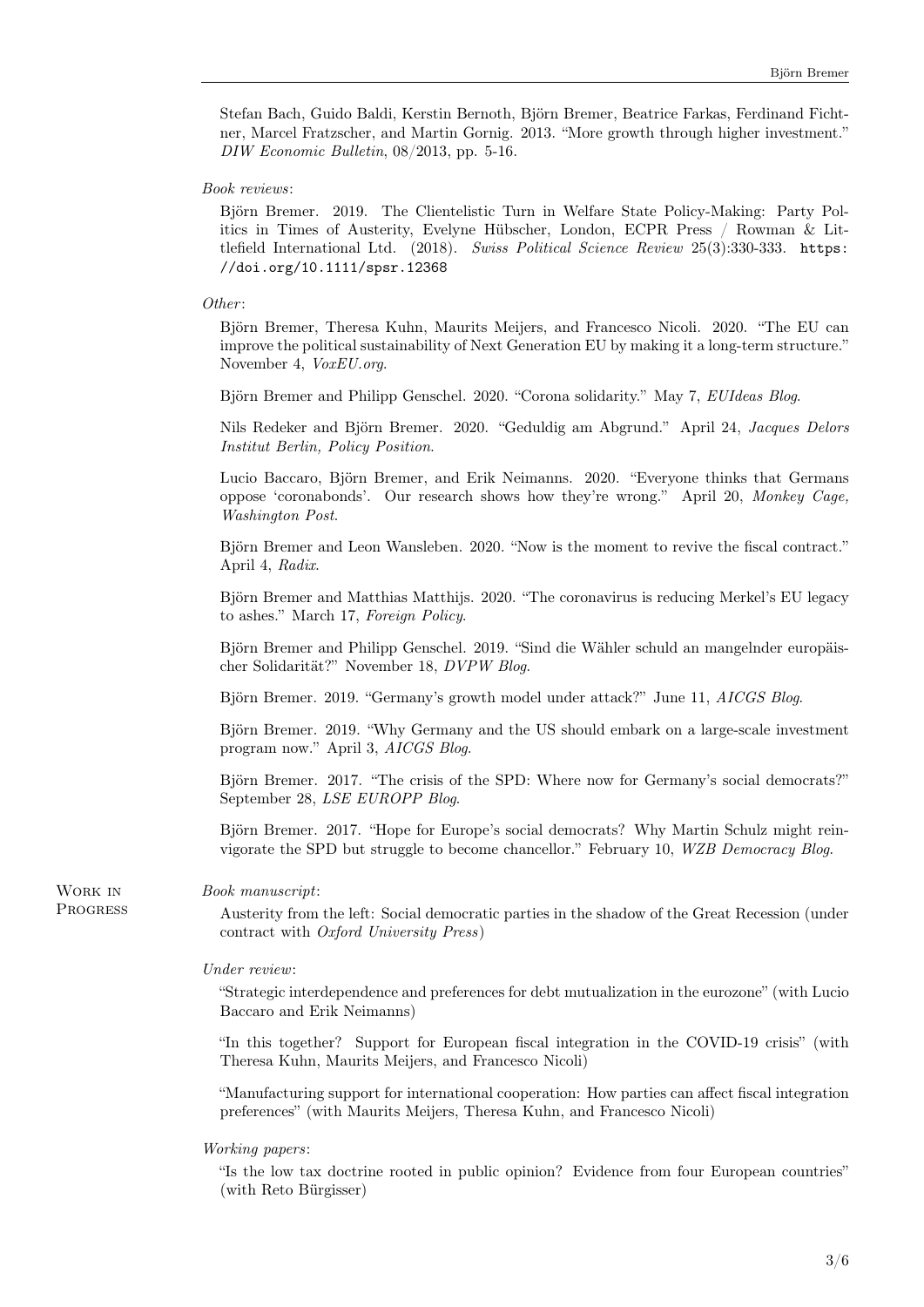| "Public opinion towards growth strategies: Evidence from a new survey" (with Lucio Baccaro, |  |  |
|---------------------------------------------------------------------------------------------|--|--|
| Kostas Gemenis, and Erik Neimanns)                                                          |  |  |

``Covid Keynesianism and its trade-offs: Evidence from a survey experiment'' (with Lucio Baccaro)

``Better off vs. left behind? Patterns of support for the euro in Italy and Germany'' (with Lucio Baccaro and Erik Neimanns)

``Party favoritism and local public investment: Quasi-experimental evidence from Germany'' (with Robin Hetzel)

``The distributive preferences of green voters in times of electoral realignment'' (with Hanna Schwander)

``Much ado about debt? Understanding how people reason about debt (un)sustainability'' (with Charlotte Cavaille, Catherine de Vries, and Lisanne de Blok)

``The electoral consequences of centrist policies: Fiscal consolidations and the fate of social democratic parties'' (chapter for an edited book volume by Silja H\"ausermann and Herbert Kitschelt)

Ongoing projects (selected):

``Quantitative easing and trust in central banks: Evidence from a natural experiment'' (with Lucio Baccaro)

``When central banking becomes costly: The politics of unconventional monetary policies and its trade-offs'' (with Jeffrey Chwieroth)

``What shapes public opinion towards Green central banking? (with Jeffrey Chwieroth)

``What explains support for wealth protection policies? Ethnicity, class, and inequality'' (with Jeffrey Chwieroth and Andrew Walter)

``Is the left more profligate than the right? Partisanship and public debt revisited''

**TEACHING EXPERIENCE**  University of Cologne, Cologne Center for Comparative Politics, Cologne

- $\bullet$  "Economic and Political Inequality", Fall 2021 (Seminar, MA level)
- $\bullet$  "Democratic Theory and Practice", Spring 2021 (Lecture, MA level)
- "The Politics of Macroeconomic Policies", Spring 2020 (Seminar, BA level)

University of Lucerne, Political Science Department, Lucerne

 $\bullet$  "Comparative Political Economy: An Introduction", Spring 2018 (Seminar, MA level)

Johns Hopkins University, School of Advanced International Studies, Washington, DC

 $\bullet$  "Comparative National Systems", Spring 2014 (Tutorials, MA level)

Noonkodin Secondary School, Monduli, Tanzania

• Politics and History Teacher, 2010

Extra Training EUI Teacher Training Course, June 2017

Second Lucerne Master Class, September/October 2015 (Wolfgang Streeck)

Essex Summer School in Social Science Data Analysis:

- $\bullet$  Analysing Big Data, July/August 2015 (Chris P. Fariss)
- $\bullet$  Mathematics for Social Scientists, July/August 2015 (Christopher Saker, Dan Brawn)

Lifewhat Summer School, July 2015

Other workshops:

- $\bullet$  Machine Learning, May 2017 (Slava Mikhaylov)
- $\bullet$  Introduction to Multi-Level Modeling, April 2016 (Héctor Cebolla Boado)
- Visualizing Data and Statistical Models, March 2016 (Richard Traunmüller)
- Introduction to Panel Data Analysis, May 2015 (Martin Ehlert)
- Structural Equation Models, April 2015 (Tenko Raykov)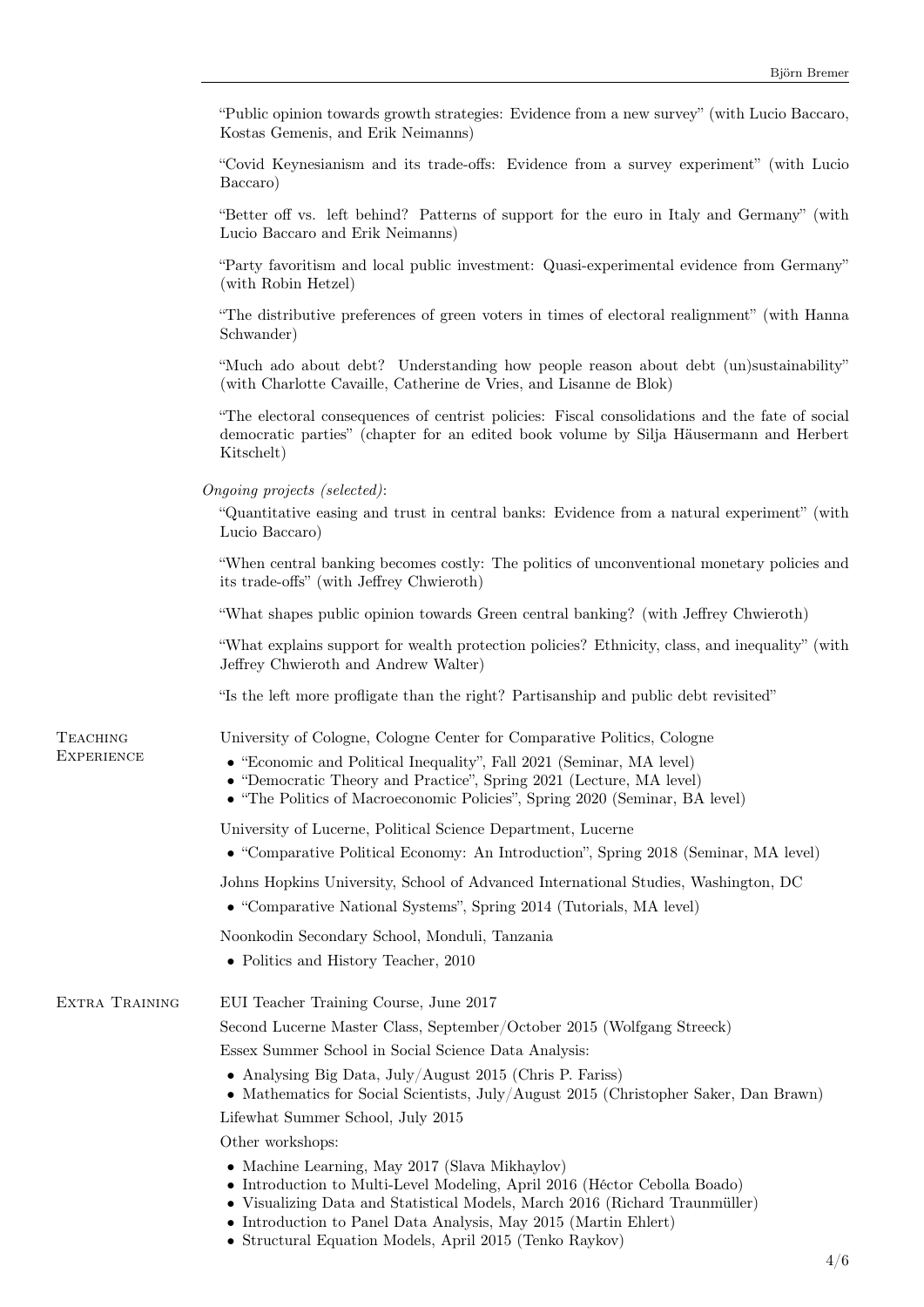|                                         | • Innovations in Quantitative Content Analysis, February 2015 (Swen Hutter, Wouter van<br>Attefeldt, Peter Makarov)                                                             |
|-----------------------------------------|---------------------------------------------------------------------------------------------------------------------------------------------------------------------------------|
|                                         | • Categorical Data Analysis, January - March 2015 (Hannes Kröger)                                                                                                               |
| AWARDS, GRANTS,<br>AND SCHOLARSHIPS     | LSE Research Support Fund and Systemic Risk Centre (with Jeffrey Chwieroth and Andrew<br>Walter): $\text{£}18,000$ (2021)                                                       |
|                                         | Bocconi University (with Catherine de Vries, Charlotte Cavaille, and Lisanne de Blok): $\in 9,195$<br>(2020)                                                                    |
|                                         | Amsterdam Centre for European Studies (ACES), University of Amsterdam (with Theresa<br>Kuhn, Maurits Meijers, Francesco Nicoli): $\epsilon$ 35,000 (2020)                       |
|                                         | Amsterdam Centre for Inequality Studies (AMCIS), University of Amsterdam (with Theresa<br>Kuhn, Maurits Meijers, Francesco Nicoli): $\epsilon$ 7,000 (2020)                     |
|                                         | Linz-Rokkan Prize in Political Sociology, European University Institute (2020)                                                                                                  |
|                                         | Research Infrastructure Investment Fund, Department of International Relations, London<br>School of Economics and Political Science (with Jeffrey Chwieroth): £7,000 GBP (2020) |
|                                         | PhD Grant, European University Institute (2017-2018)                                                                                                                            |
|                                         | Peter Mair Memorial Award, European Politics & Society Section, APSA (2016)                                                                                                     |
|                                         | Doctoral Scholarship of the German Academic Exchange Service, DAAD (2014-17)                                                                                                    |
|                                         | Phi Betta Kappa, Johns Hopkins University (2014)                                                                                                                                |
|                                         | Graduate Scholarship of the German Academic Exchange Service, DAAD (2012-14)                                                                                                    |
|                                         | SAIS Fellowship: Grant towards tuition fees (2012-14)                                                                                                                           |
|                                         | Scholarship of the German National Academic Foundation (2010-2014)                                                                                                              |
|                                         | Open Scholarship, St Edmund Hall: Prize awarded for academic performance $(2011/12)$                                                                                            |
|                                         | Open Exhibition, St Edmund Hall: Prize awarded for academic performance $(2010/11)$                                                                                             |
|                                         | Scholarship of the Hans-Rudolf-Stiftung (2009-12)                                                                                                                               |
|                                         | Scholarship of the German UWC Foundation to attend UWC Atlantic College (2007-09)                                                                                               |
|                                         | Scholarship of the Anglo-German Club Hamburg (2007-09)                                                                                                                          |
| <b>WORKSHOP</b>                         | University of Konstanz, International Studies Seminar Series, January 2022                                                                                                      |
| PRESENTATIONS /<br><b>INVITED TALKS</b> | European Politics Online Workshop (EuroPOW), November 2021                                                                                                                      |
|                                         | Sciences Po Paris, September 2021                                                                                                                                               |
|                                         | Vrije Universiteit Brussel, June 2021                                                                                                                                           |
|                                         | Manchester Metropolitan University, December 2020                                                                                                                               |
|                                         | European Politics Online Workshop (EuroPOW), September 2020                                                                                                                     |
|                                         | Amsterdam Centre for European Studies, University of Amsterdam, November 2019                                                                                                   |
|                                         | Laboratory for Comparative Social Research, Higher School of Economics, St. Petersburg,<br>September 2019                                                                       |
|                                         | European Governance Colloquium, Hertie School of Governance, February 2019                                                                                                      |
|                                         | Wissenschaftskolleg Berlin, November 2019                                                                                                                                       |
|                                         | Summer School on Economics and Society, EUI, July 2018                                                                                                                          |
|                                         | Comparative Politics and Public Policy Research Colloquium, EUI, February 2018                                                                                                  |
|                                         | University of Konstanz, January 2018                                                                                                                                            |
|                                         | Political Behaviour Group in Berlin & Brandenburg, Humbolt University, November 2017                                                                                            |
|                                         | Workshop on Rethinking Germany's Political Economy, San Francisco, August 2017                                                                                                  |
|                                         | Sciences Po Paris, March 2017                                                                                                                                                   |
|                                         | LSE Political Economy Seminar, LSE, November 2016                                                                                                                               |
| CONFERENCE                              | APSA Annual Meeting: 2016, 2017, 2019, 2021                                                                                                                                     |
| PRESENTATIONS                           | CES Conference: 2016, 2017, 2018, 2019, 2020, 2021                                                                                                                              |

Dreiländertagung: 2019